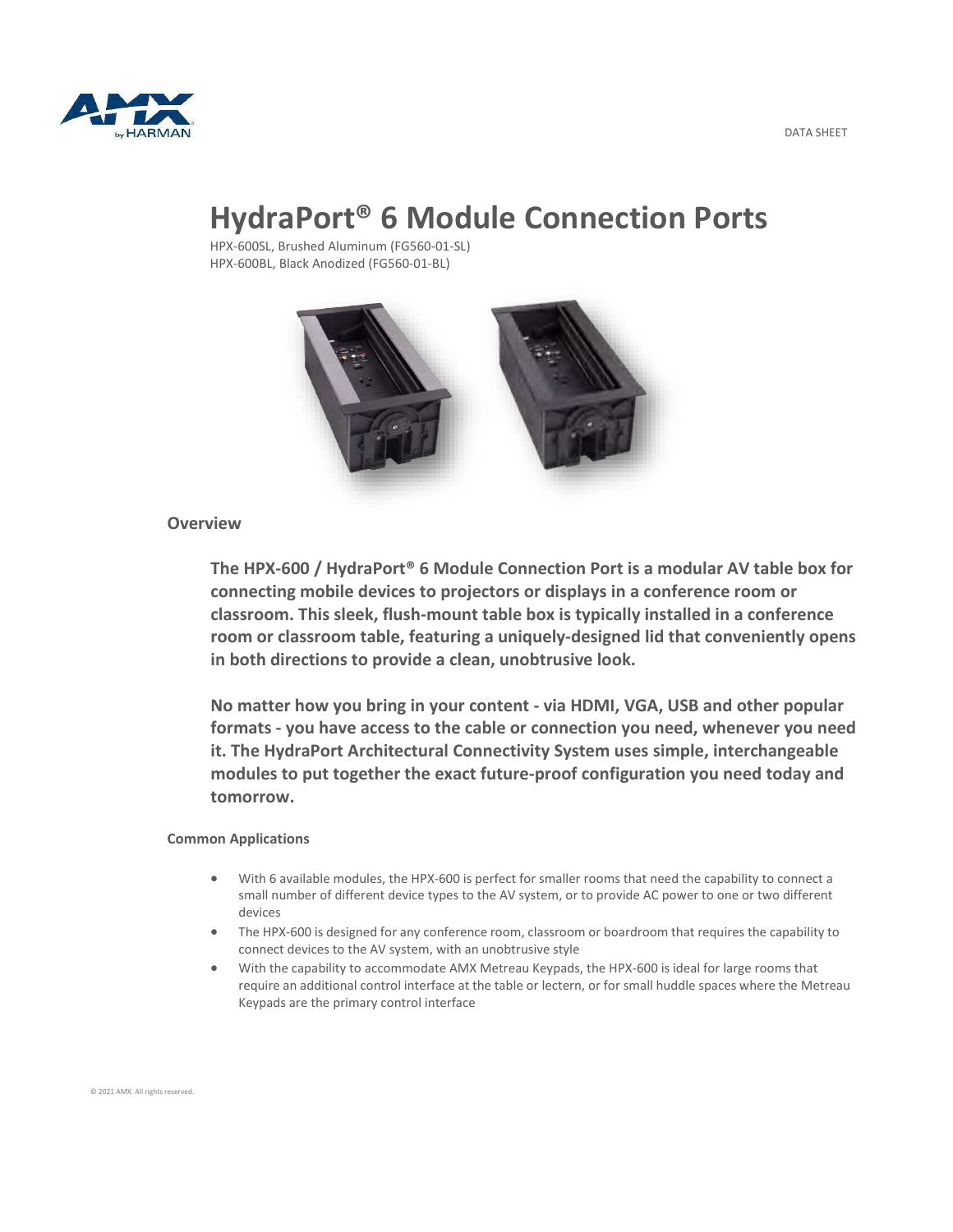#### **Features**

- Future-Proof Modular Design Features an assembly with the flexibility to change the modules tomeet current and future needs
- Elegant and Unobtrusive Flush-mount design installs cleanly into a lectern or table and the lid conveniently opens in both directions providing a sleek look
- No Electrician Required HydraPort power modules can be connected directly to a wall or floor outlet eliminating the need for an electrician
- Control the Room Add Metreau® or Novara® Keypad modules to control AV devices, lighting or shadesas well as to initiate pre-programmed events
- Anodized Aluminum These stylish, low profile connectivity ports have the same contemporary brushed aluminum enclosure as the higher-end office furniture manufacturers at the same price as most competitive painted metal models

### **Specifications**

| <b>GENERAL</b>               |                                                                                                                                                                                                                                                                                                                                                                                                                                                                     |
|------------------------------|---------------------------------------------------------------------------------------------------------------------------------------------------------------------------------------------------------------------------------------------------------------------------------------------------------------------------------------------------------------------------------------------------------------------------------------------------------------------|
| <b>Dimensions</b>            | • Max above mounting surface: 5/16" (7.3mm) with lid open, 1/8"<br>(3mm) with lid closed<br>. Max below mounting surface: 6 15/16" (175 mm)<br>• Mounting surface footprint: 8 3/16" x 5 7/16" (208mm x<br>138mm)<br>• Min. mounting surface thickness: 1/2" (19 mm)<br>• Thin surfaces (0.5"-0.75"; 13-19mm) require the use of include<br>spacers.<br>• Max mounting surface thickness: 2" (51 mm)<br>• Table Cutout Dimensions: 7.64" x 4.84" (194mm x<br>123mm) |
| Number of Modules Supported  | . Module sizes are provided in "HydraPort units"<br>• Modules range in size from 1/2 to 4 HydraPort units<br>• The HPX-600 supports up to 6 total single-space<br><b>Modules</b>                                                                                                                                                                                                                                                                                    |
| Available Models             | HPX-600SL, Brushed Aluminum (FG560-01-SL)<br>HPX-600BL, Black Anodized (FG560-01-BL)                                                                                                                                                                                                                                                                                                                                                                                |
| Enclosure                    | Black or Silver finish metal frame and lid with black<br>plastic end caps.                                                                                                                                                                                                                                                                                                                                                                                          |
| <b>Regulatory Compliance</b> | <b>UL 962A</b>                                                                                                                                                                                                                                                                                                                                                                                                                                                      |
| Recommended Accessories      | • See HPX-600 Compatible HydraPort Connection Modules on<br>next page                                                                                                                                                                                                                                                                                                                                                                                               |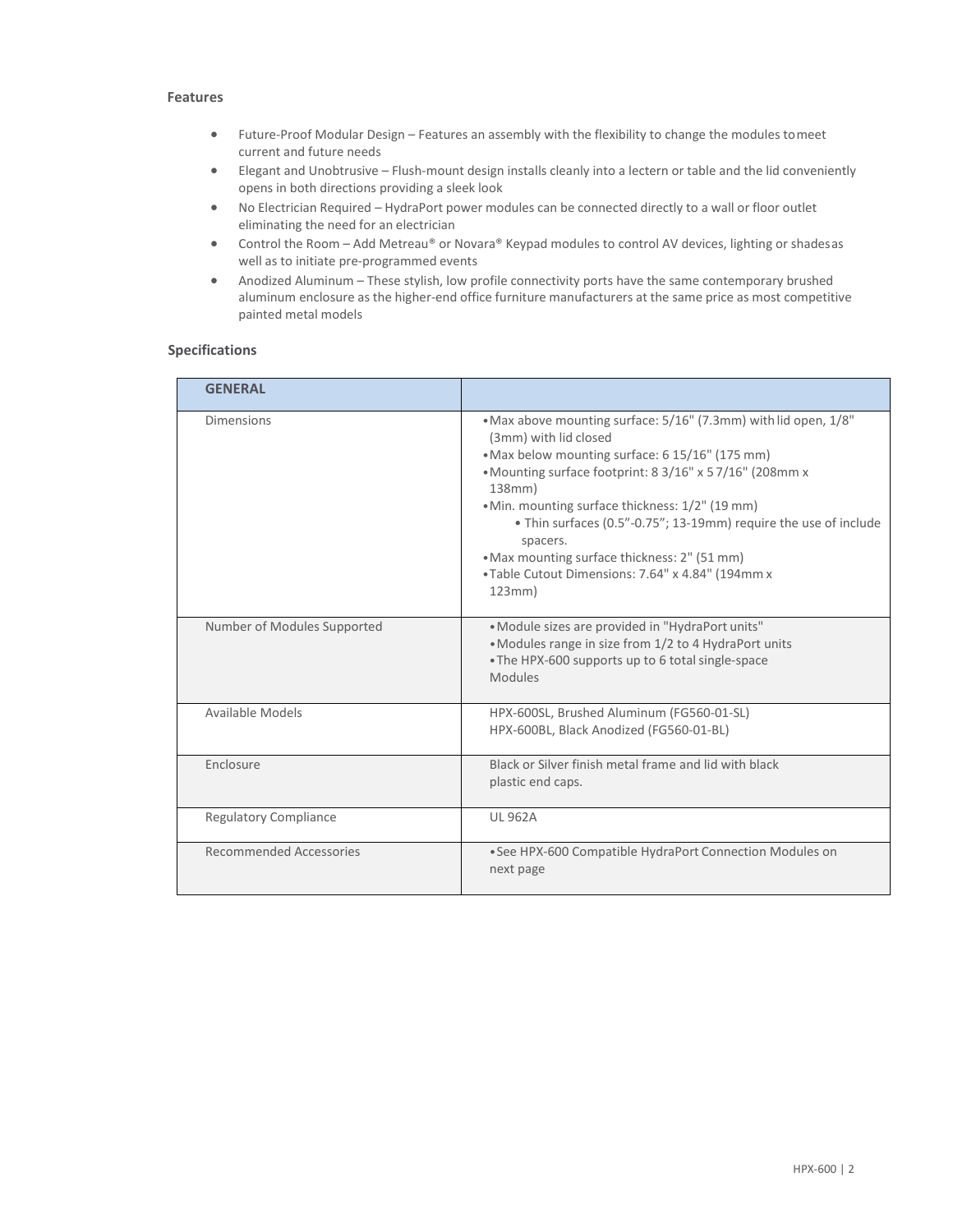## **COMPATIBLE HYDRAPORT CONNECTION MODULES**

**HPX-AV102-HDMI-R (FG552-32)** HDMI 4K60 Module with Retractable Cable



**HPX-AV102A-DP-R (FG552-38)** DisplayPort 4K60 Module with Retractable Cable



#### **OVERVIEW**

The HydraPort HDMI 4K60 Module with Retractable Cable delivers digital video in resolutions up to 4K @60Hz. The compact, easy to install solution organizes and hides cables in virtually any type of conference table, including narrow tables, and those with glass inlay.

#### **FEATURES**

- No Assembly, Adjustments or Terminations Module installs quickly and easily with no special mounting
- Flat, High-Speed HDMI cable With support for resolutions up to 4K @60Hz, the cable ensures absolute best picture quality in a compact design

#### **DIMENSIONS**

1-1/2 HydraPort Units

#### **WEIGHT**

Approximately 1lb (0.46 Kg)

#### **INTEGRATED CABLE**

- HDMI 4K60 Retractable Cable at 18 Gbps
- Pullout Length: 5 ft (1.52m)
- Pigtail: 5 ft (1.52m) HDMI Male connector
- Data Rate: 18 Gbps
- Resolution Support: up to 4096 x 2160 @60Hz
- Deep Color Support: Yes
- 3D Format Support: Yes

#### **FRONT PANEL COMPONENTS**

Pull-Out Connector: HDMI Male

### **LONG-TERM RELIABILITY**

Tested to 10,000 pull & release cycles

### **OVERVIEW**

The HydraPort DisplayPort Module with Retractable Cable delivers a compact solution that connects a DisplayPort output from a DisplayPort-enabled device such as a visiting laptop and passes HDMI to an HDMI input within the room integration, such as to an Enova DVX, DXLink Transmitter, or SVSI Networked A/V solution. This easy to install solution organizes and hides cables in virtually any type of conference table, including narrow tables and those with glass inlay.

### **FEATURES**

- No Assembly, Adjustments or Terminations Module installs quickly and easily with no special mounting
- Flat, High-Speed cable With support for resolutions up to 4K @60Hz, the cable ensures absolute best picture quality in a compact design

#### **DIMENSIONS**

1-1/2 HydraPort Units

#### **WEIGHT**

Approximately 1lb (0.46 Kg)

**INTEGRATED CABLE**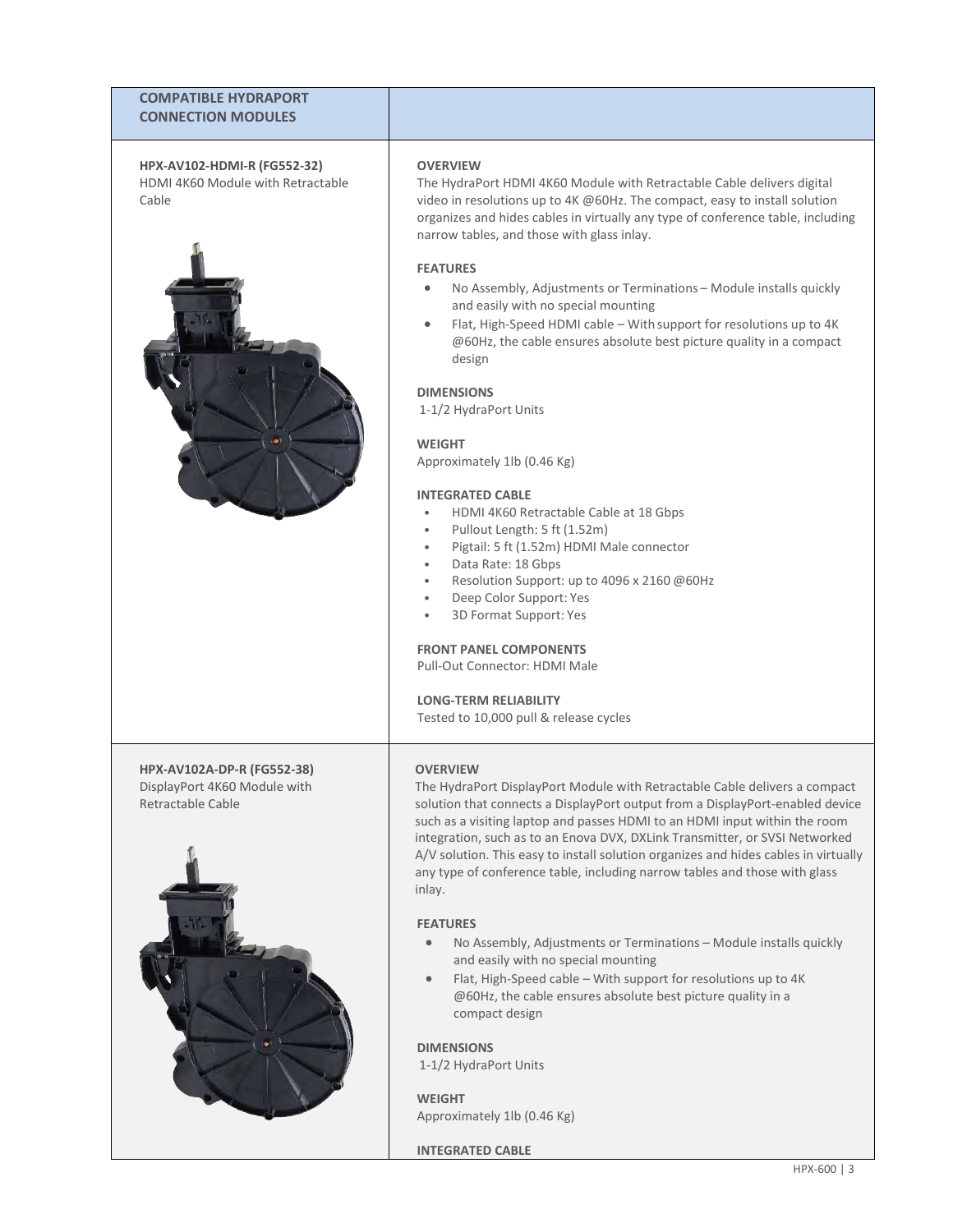|                                                                                       | DisplayPort Retractable Cable at 18.0 Gbps with DisplayPort pigtail<br>$\bullet$<br>connector or convert to HDMI pigtail connector by utilizing the<br>included DisplayPort to HDMI adapter accessory<br>Pullout Length: 5 ft (1.52m)<br>$\bullet$<br>Pigtail: 5 ft (1.52m) DisplayPort pigtail connector or convert to HDMI<br>pigtail connector by utilizing the included DisplayPort to HDMI adapter<br>accessory<br>Resolution Support: 4096x2160 @60 Hz<br>Deep Color Support: Yes<br>$\bullet$<br>3D Format Support: Yes<br><b>FRONT PANEL COMPONENTS</b><br>Pull-Out Connector: DisplayPort Male<br><b>LONG-TERM RELIABILITY</b><br>Tested to 10,000 pull & release cycles                                                                                                                                                                                                                                                                                                                                                                                                                                                                                                                                                                                                                                                                                                                                                         |
|---------------------------------------------------------------------------------------|-------------------------------------------------------------------------------------------------------------------------------------------------------------------------------------------------------------------------------------------------------------------------------------------------------------------------------------------------------------------------------------------------------------------------------------------------------------------------------------------------------------------------------------------------------------------------------------------------------------------------------------------------------------------------------------------------------------------------------------------------------------------------------------------------------------------------------------------------------------------------------------------------------------------------------------------------------------------------------------------------------------------------------------------------------------------------------------------------------------------------------------------------------------------------------------------------------------------------------------------------------------------------------------------------------------------------------------------------------------------------------------------------------------------------------------------|
| HPX-AV102A-MDP-R (FG552-39)<br>Mini DisplayPort 4K60 module with<br>Retractable Cable | <b>OVERVIEW</b><br>The HydraPort Mini DisplayPort Module with Retractable Cable connects a<br>Mini DisplayPort output from a device such as a visiting laptop and passes<br>HDMI to an HDMI input within the room integration, such as to an Enova DVX,<br>DXLink Transmitter, or SVSI Networked A/V solution. The easy to install<br>solution organizes and hides cables in virtually any type of conference table,<br>including narrow tables and those with glass inlay.<br><b>FEATURES</b><br>No Assembly, Adjustments or Terminations - Module installs quickly<br>$\bullet$<br>and easily with no special mounting<br><b>DIMENSIONS</b><br>1-1/2 HydraPort Units<br><b>WEIGHT</b><br>Approximately 1lb (0.46 Kg)<br><b>INTEGRATED CABLE</b><br>DisplayPort Retractable Cable at 18.0 Gbps with DisplayPort pigtail<br>connector, or convert to HDMI pigtail connector by utilizing the<br>included DisplayPort to HDMI adapter accessory<br>Pullout Length: 5 ft (1.52m)<br>Pigtail: 5 ft (1.52m)" DisplayPort pigtail connector, or convert to HDMI<br>$\bullet$<br>pigtail connector by utilizing the included DisplayPort to HDMI adapter<br>accessory<br>Resolution Support: 4096x2160 @60 Hz<br>$\bullet$<br>Deep Color Support: Yes<br>$\bullet$<br>3D Format Support: Yes<br><b>FRONT PANEL COMPONENTS</b><br>Pull-Out Connector: Mini DisplayPort<br><b>LONG-TERM RELIABILITY</b><br>Tested to 10,000 pull & release cycles |
| HPX-N102-ETH-R (FG552-34)<br>Cat6 Ethernet Module with Retractable<br>Cable           | <b>OVERVIEW</b><br>The HydraPort Category 6 Ethernet Module with Retractable Cable delivers a<br>compact, easy to install solution that organizes and hides cables in virtually<br>any type of conference table, including narrow tables and those with glass<br>inlay.<br><b>FEATURES</b>                                                                                                                                                                                                                                                                                                                                                                                                                                                                                                                                                                                                                                                                                                                                                                                                                                                                                                                                                                                                                                                                                                                                                |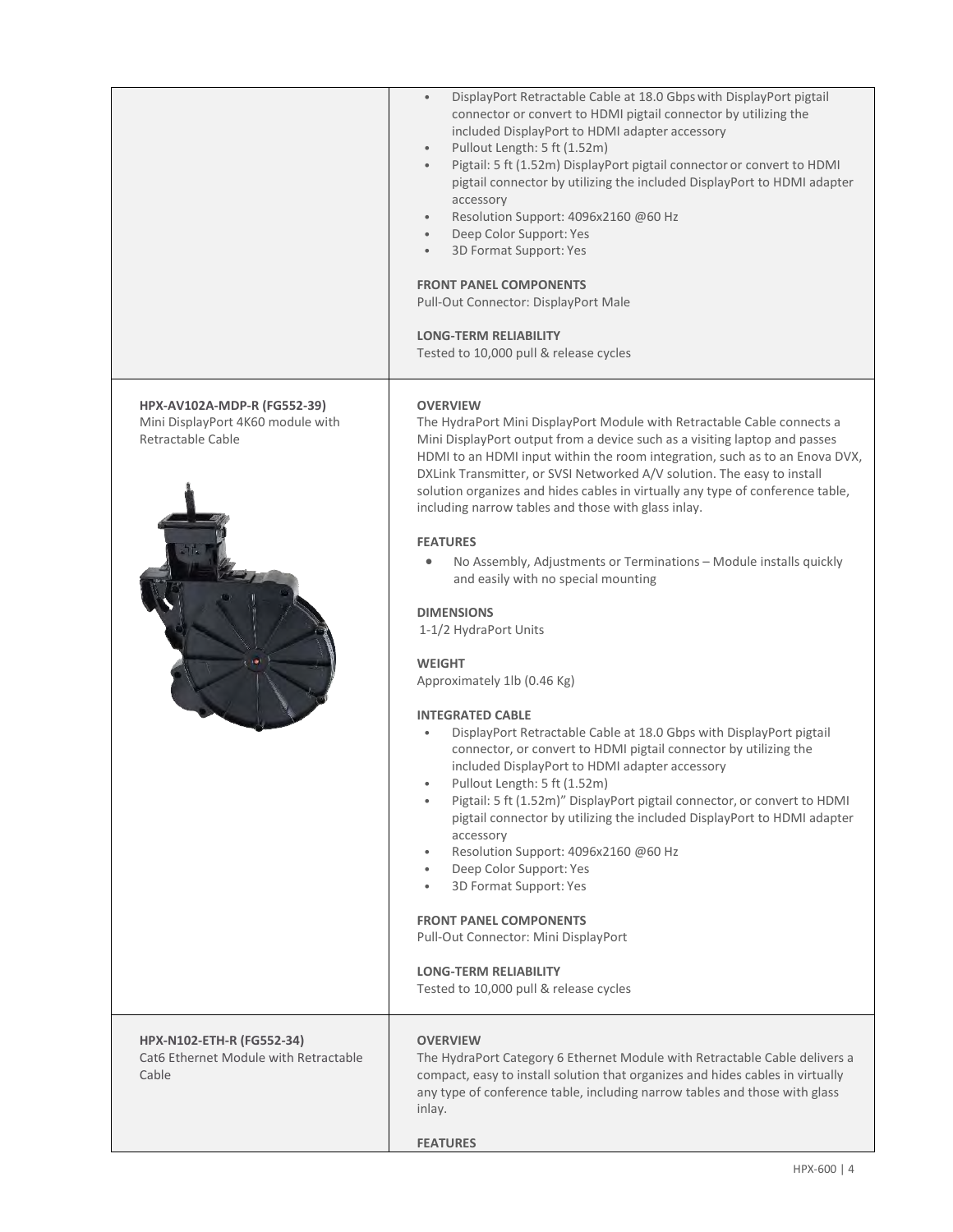|                                                                                  | No Assembly, Adjustments or Terminations - Module installs quickly<br>and easily with no special mounting                                                                                                                                                                                                                                                                                                                                                                                                    |
|----------------------------------------------------------------------------------|--------------------------------------------------------------------------------------------------------------------------------------------------------------------------------------------------------------------------------------------------------------------------------------------------------------------------------------------------------------------------------------------------------------------------------------------------------------------------------------------------------------|
|                                                                                  | <b>DIMENSIONS</b><br>1-1/2 HydraPort Units                                                                                                                                                                                                                                                                                                                                                                                                                                                                   |
|                                                                                  | <b>WEIGHT</b><br>Approximately 1lb (0.46 Kg)                                                                                                                                                                                                                                                                                                                                                                                                                                                                 |
|                                                                                  | <b>INTEGRATED CABLE</b><br>Ethernet Cat6 Retractable Cable<br>Pullout Length: 5 ft (1.52m)<br>Pigtail: 5 ft (1.52m) RJ-45 Male<br>Data Rate: 1000Base-T (Gigabit Ethernet)                                                                                                                                                                                                                                                                                                                                   |
|                                                                                  | <b>FRONT PANEL COMPONENTS</b><br>Pull-Out Connector: RJ-45 Male                                                                                                                                                                                                                                                                                                                                                                                                                                              |
|                                                                                  | <b>LONG-TERM RELIABILITY</b><br>Tested to 10,000 pull & release cycles                                                                                                                                                                                                                                                                                                                                                                                                                                       |
| HPX-AV102-USB-R (FG552-37)<br>USB 3.0 Module with Retractable Cable              | <b>OVERVIEW</b><br>The HydraPort 3.0 Module with Retractable Cable allows you to connect your<br>laptop to devices in the room such as a Web Camera or Web Conferencing<br>Mixer. You can also connect through a rack-mounted USB 3.0 dock to connect<br>to the display, Ethernet, cameras, mics, and more via a single USB 3.0 cable.<br>The compact, easy to install solution organizes and hides cables in virtually any<br>type of conference table, including narrow tables and those with glass inlay. |
|                                                                                  | <b>FEATURES</b><br>No Assembly, Adjustments or Terminations - Module installs quickly<br>and easily with no special mounting<br><b>DIMENSIONS</b>                                                                                                                                                                                                                                                                                                                                                            |
|                                                                                  | 1-1/2 HydraPort Units<br><b>WEIGHT</b>                                                                                                                                                                                                                                                                                                                                                                                                                                                                       |
|                                                                                  | Approximately 1lb (0.46 Kg)                                                                                                                                                                                                                                                                                                                                                                                                                                                                                  |
|                                                                                  | <b>INTEGRATED CABLE</b><br>Universal Serial Bus (USB) 3.0 Retractable Cable<br>$\bullet$<br>Pullout Length: 5 ft (1.52m)<br>$\bullet$<br>Pigtail: 5 ft (1.52m) USB Type A Male (use included adapters to change to<br>a USB Type A female or USB Type B male connection)                                                                                                                                                                                                                                     |
|                                                                                  | Data Rate: 5 Gbps<br>$\bullet$<br><b>FRONT PANEL COMPONENTS</b><br>Pull-Out Connector: USB Type A Male                                                                                                                                                                                                                                                                                                                                                                                                       |
|                                                                                  | <b>LONG-TERM RELIABILITY</b><br>Tested to 10,000 pull & release cycles                                                                                                                                                                                                                                                                                                                                                                                                                                       |
| HPX-AV103-RGB+A-R (FG552-35)<br>RGB with Stereo Module with<br>Retractable Cable | <b>OVERVIEW</b><br>The HydraPort RGB with Stereo Module with Retractable Cable delivers a<br>compact, easy to install solution that organizes and hides cables in virtually any<br>type of conference table, including narrow tables and those with glass inlay.                                                                                                                                                                                                                                             |
|                                                                                  | <b>DIMENSIONS</b><br>1-1/2 HydraPort Units                                                                                                                                                                                                                                                                                                                                                                                                                                                                   |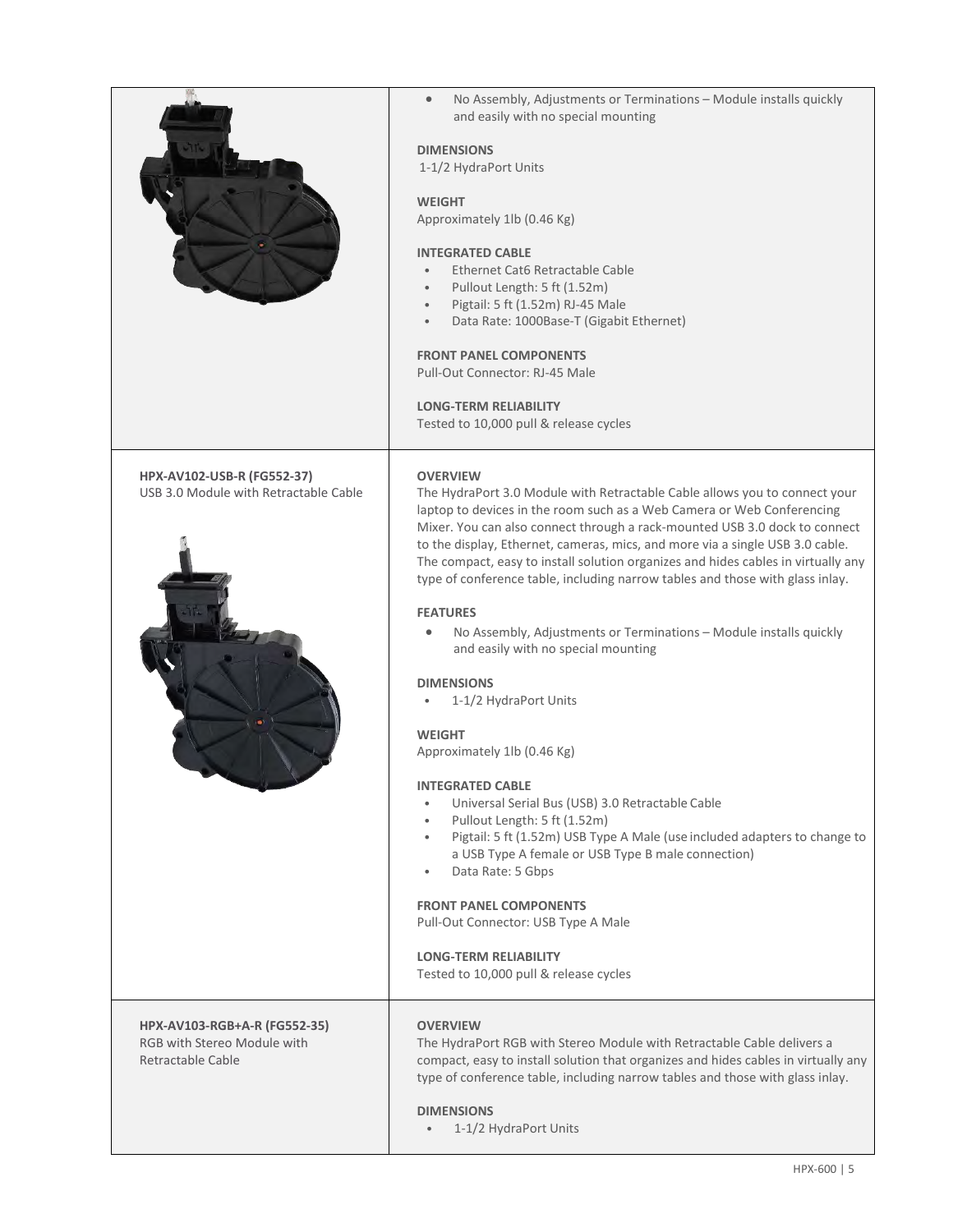|                                                                                                     | <b>WEIGHT</b><br>Approximately 1lb (0.46 Kg)<br><b>INTEGRATED CABLE</b><br><b>RGB</b> with Stereo<br>$\bullet$<br>Pullout Length: 5 ft (1.52m)<br>$\bullet$<br>Pigtail: 5 ft (1.52m) 15-pin HD male & 3.5 mm stereo male<br>$\bullet$<br>Resolution Support: Up to 1600 x 1200 @60Hz<br>$\bullet$<br>Pixel Clock: 162 MHz<br>$\bullet$<br><b>FRONT PANEL COMPONENTS</b><br>15-pin HD male & 3.5 mm stereo male<br><b>LONG-TERM RELIABILITY</b><br>Tested to 10,000 pull & release cycles |
|-----------------------------------------------------------------------------------------------------|------------------------------------------------------------------------------------------------------------------------------------------------------------------------------------------------------------------------------------------------------------------------------------------------------------------------------------------------------------------------------------------------------------------------------------------------------------------------------------------|
| HPX-AV101-HDMI (FG552-24)<br>Single HDMI Module with Integrated Cable                               | <b>OVERVIEW</b><br>The HPX-AV101-HDMI module provides a HDMI connection to the<br>HydraPort chassis.                                                                                                                                                                                                                                                                                                                                                                                     |
| <b>HDMI</b>                                                                                         | <b>DIMENSIONS</b><br>1 HydraPort Unit<br><b>FRONT PANEL COMPONENTS</b><br><b>HDMI</b> connector<br><b>REAR PANEL COMPONENTS</b><br>6' 6-3/4" (2 m) Cable to HDMI connector                                                                                                                                                                                                                                                                                                               |
| HPX-AV102-RGB+A (FG552-25)<br>RGB with Stereo Module with Integrated<br>Cables<br><b>AUDIO</b><br>◉ | <b>OVERVIEW</b><br>The HPX-AV102-RGB+A module provides RGBHV video plus stereo audio<br>connectivity to the HydraPort chassis with integrated video and audio cables.<br><b>DIMENSIONS</b><br>1 HydraPort Unit<br><b>FRONT PANEL COMPONENTS</b><br>Female HD-15 connector<br>Female 1/8" stereo mini-jack connector<br><b>REAR PANEL COMPONENTS</b><br>6' 6-3/4" (2 m) Cable to HD-15 male connector<br>6' 6-3/4" (2 m) Cable to 3.5mm male stereo mini jack connector                   |
| HPX-N100-USB (FG553-11)<br>Single USB Module with Integrated Cable                                  | <b>OVERVIEW</b><br>The HPX-N100-USB module provides a single USB 2.0 connection to the<br>HydraPort chassis<br><b>DIMENSIONS</b><br>1 HydraPort Unit<br><b>FRONT PANEL COMPONENTS</b><br>Female USB 2.0 Type A female connector<br><b>REAR PANEL COMPONENTS</b><br>6' 6-3/4" (2 m) Cable to USB 2.0 male Type A male connector                                                                                                                                                           |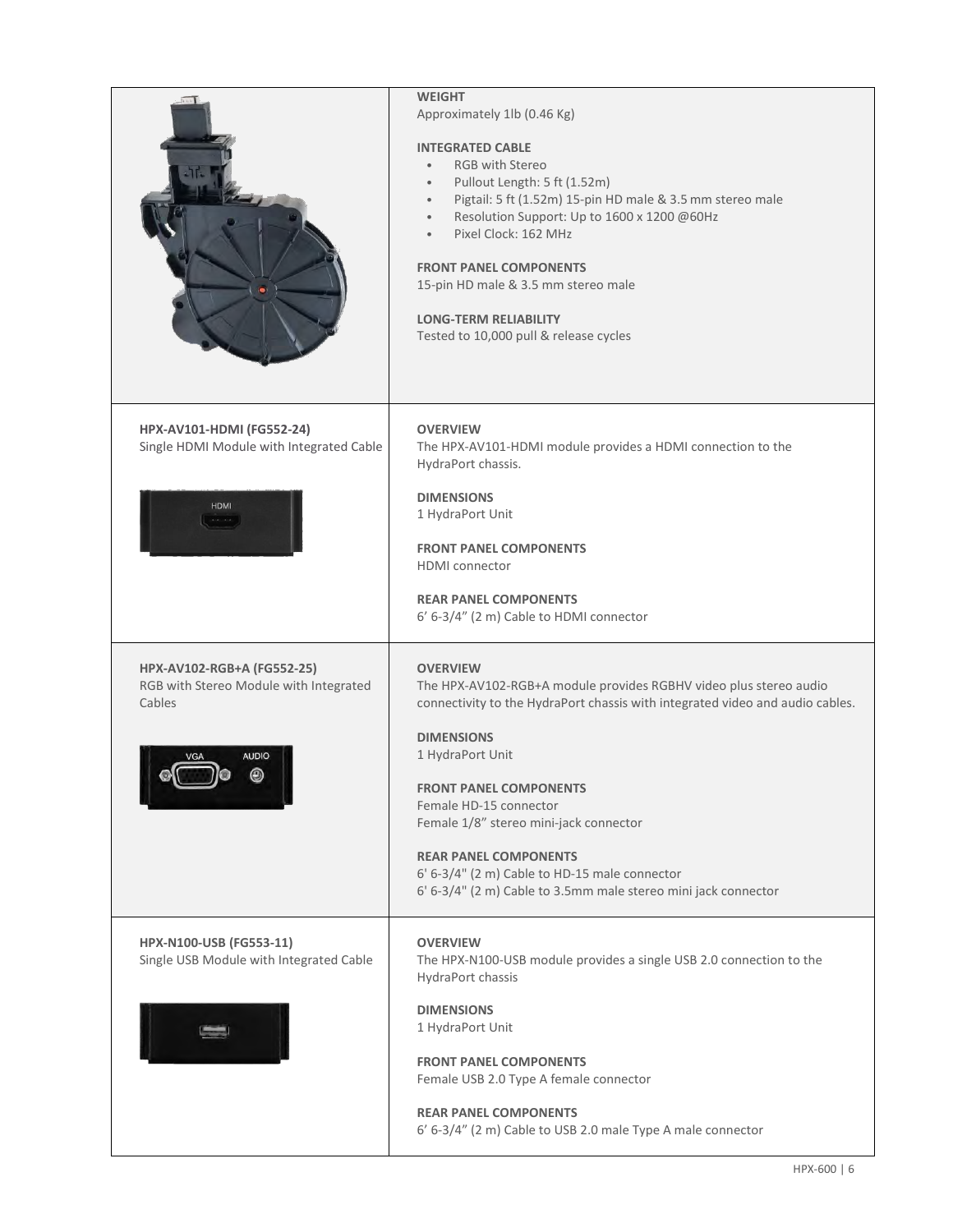| HPX-N102-USB (FG553-12)<br>Dual USB Module with Printed USB Symbol<br>$\prod \Phi$ $\prod$           | <b>OVERVIEW</b><br>The HPX-N102-USB module provides a dual USB 2.0 connection to the<br>HydraPort chassis.<br><b>DIMENSIONS</b><br>1 HydraPort Unit<br><b>FRONT PANEL COMPONENTS</b><br>(2) Type A USB 2.0 Sync Ports female<br><b>REAR PANEL COMPONENTS</b><br>(2) 6' (1.83 m) USB 2.0 cable                                                                                                                                                                                                                                                                                                                                                                                                                                                                                                                                                                                                                                                                                                                                                                                                                                                                                                                                                                                                                                                          |
|------------------------------------------------------------------------------------------------------|--------------------------------------------------------------------------------------------------------------------------------------------------------------------------------------------------------------------------------------------------------------------------------------------------------------------------------------------------------------------------------------------------------------------------------------------------------------------------------------------------------------------------------------------------------------------------------------------------------------------------------------------------------------------------------------------------------------------------------------------------------------------------------------------------------------------------------------------------------------------------------------------------------------------------------------------------------------------------------------------------------------------------------------------------------------------------------------------------------------------------------------------------------------------------------------------------------------------------------------------------------------------------------------------------------------------------------------------------------|
| HPX-N102-USB-PC (FG553-13)<br>Dual USB Power Module with Printed<br>Charging Symbol<br>$\Pi$ 0 $\Pi$ | <b>OVERVIEW</b><br>The HPX-N102-USB-PC module provides a dual USB connection with charging<br>capability to the HydraPort chassis. The power symbol on the module makes it<br>easy for anyone to identify that power is provided. HPX-N102-USB-PC includes<br>a PSU2.1 USB power supply and four power adapters to accommodate various<br>wall outlet types.<br><b>DIMENSIONS</b><br>1 HydraPort Unit<br><b>FRONT PANEL COMPONENTS</b><br>USB Ports: (2) Type A USB Ports<br><b>INTEGRATED CABLES</b><br>USB Cables: (2) USB cables 6' (1.83 m) - connect the module to the USB Ports<br>on the PSU2.1 USB Power Supply<br><b>INCLUDED ACCESSORIES</b><br>PSU2.1 USB Power Supply (FG423-25)<br><b>SPECIFICATIONS FOR PSU2.1 POWER SUPPLY</b><br><b>DIMENSIONS (HWD)</b><br>1.26" x 2.17" x 3.15" (3.2 cm x 5.5 cm x 8 cm)<br><b>WEIGHT</b><br>.25 lbs (93.3 g)<br><b>CONNECTORS AND INDICATORS</b><br>(2) USB Ports/LEDs<br>• 2 Charging Ports provide 2.1A USB charging (max per port)<br>• 4.2 A total is provided across both ports<br>• Blue LEDs on each USB port light to indicate that power is available<br><b>INCLUDED ACCESSORIES</b><br>(4) Power Plug Adapters<br>• NEMA 1-15 (for North America)<br>• BS 1363 (for UK and Ireland)<br>• CEE 7/16 Europlug (for most European countries)<br>• AS/NZS 3112 (for Australia and New Zealand) |
| HPX-N100-SRJ45 (FG563-03)<br>Single Shielded Cat6 Ethernet Module                                    | <b>OVERVIEW</b><br>The HPX-N100-SRJ45 module provides one Shielded Cat6 RJ-45 connection to<br>a HydraPort 600, 900 or 1200. Due to the extended depth of this module it is<br>not recommended for use with the HPX-1600.<br><b>DIMENSIONS</b>                                                                                                                                                                                                                                                                                                                                                                                                                                                                                                                                                                                                                                                                                                                                                                                                                                                                                                                                                                                                                                                                                                         |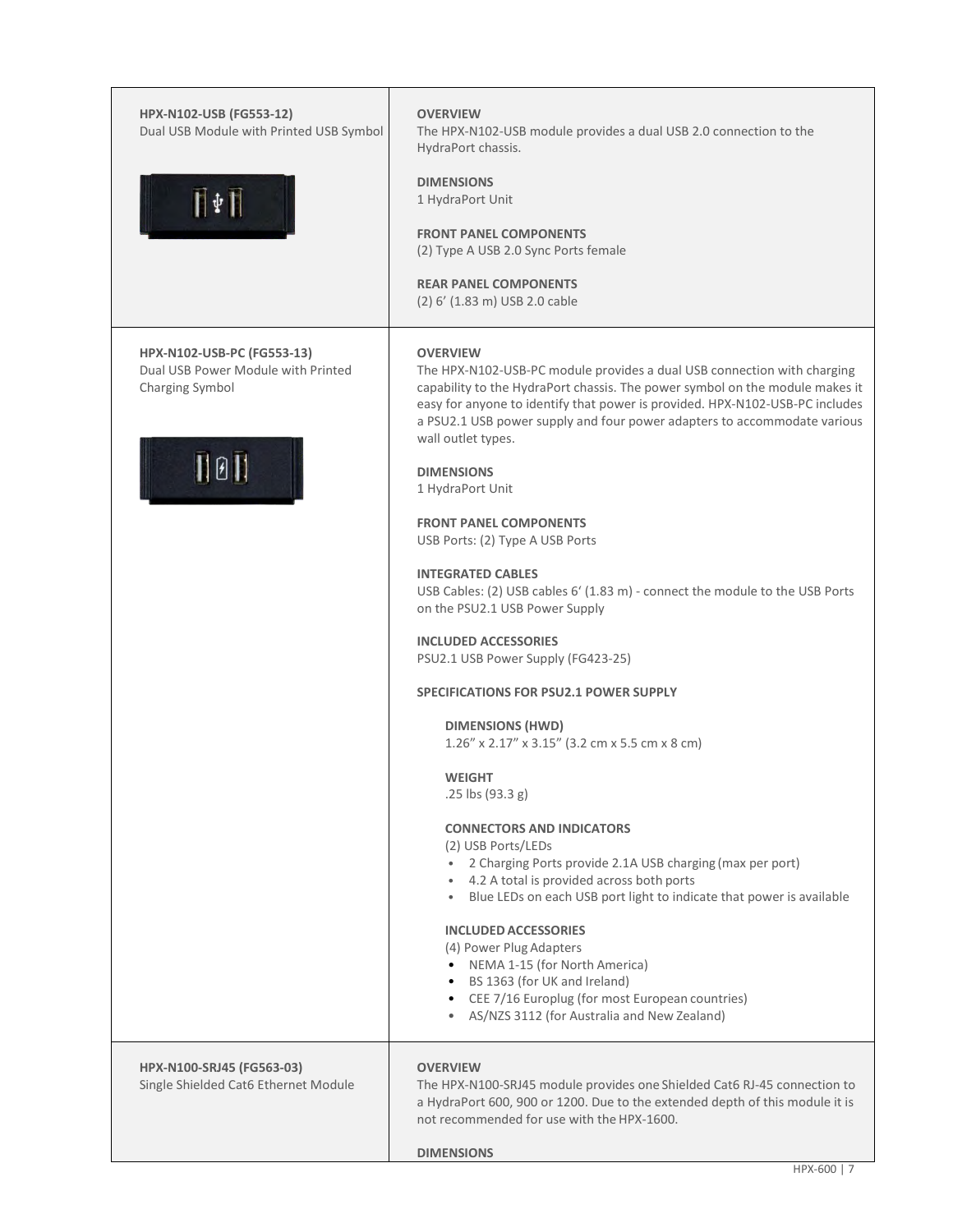|                                                                 | 1 HydraPort Unit<br><b>FRONT PANEL COMPONENTS</b><br>(1) Shielded RJ-45 connector<br><b>REAR PANEL COMPONENTS</b><br>(1) 8-position shielded punch-down block with shield termination                                        |
|-----------------------------------------------------------------|------------------------------------------------------------------------------------------------------------------------------------------------------------------------------------------------------------------------------|
| HPX-N102-SRJ45 (FG563-04)<br>Dual Shielded Cat6 Ethernet Module | <b>OVERVIEW</b><br>The HPX-N102-SRJ45 module provides two Shielded Cat6 RJ-45 connections to<br>the HydraPort 600, 900 or 1200. Due to the extended depth of this module it<br>is not recommended for use with the HPX-1600. |
|                                                                 | <b>DIMENSIONS</b><br>1 HydraPort Unit<br><b>FRONT PANEL COMPONENTS</b><br>(2) Shielded RJ-45 connectors                                                                                                                      |
|                                                                 | <b>REAR PANEL COMPONENTS</b><br>(2) 8-position shielded punch-down blocks with shield termination                                                                                                                            |
| HPX-N100-RJ45 (FG553-01)<br>Single Cat6 Ethernet Module         | <b>OVERVIEW</b><br>The HPX-N100-RJ45 module provides a single Cat6 RJ-45 connection to the<br>HydraPort chassis.                                                                                                             |
|                                                                 | <b>DIMENSIONS</b><br>1 HydraPort Unit<br><b>FRONT PANEL COMPONENTS</b><br>(1) RJ-45 connector<br><b>REAR PANEL COMPONENTS</b>                                                                                                |
|                                                                 | (1) 8-position punch-down block                                                                                                                                                                                              |
| HPX-N102-RJ45 (FG553-02)<br>Dual Cat6 Ethernet Module           | <b>OVERVIEW</b><br>The HPX-N102-RJ45 module provides two Cat6 RJ-45 connections to the<br>HydraPort chassis.                                                                                                                 |
|                                                                 | <b>DIMENSIONS</b><br>1 HydraPort Unit                                                                                                                                                                                        |
|                                                                 | <b>FRONT PANEL COMPONENTS</b><br>(2) RJ-45 connectors                                                                                                                                                                        |
|                                                                 | <b>REAR PANEL COMPONENTS</b><br>(2) 8-position punch-down blocks                                                                                                                                                             |
| HPX-P200-PC-US (FG561-01)<br>Power Outlet (US) Module with Cord | <b>OVERVIEW</b><br>The HPX-P200-PC-US module provides power connectivity for US plug<br>types to the HydraPort chassis.                                                                                                      |
|                                                                 | <b>DIMENSIONS</b><br>2 HydraPort Units<br><b>FRONT PANEL PLUG COMPATIBILITY</b><br>Type A/B                                                                                                                                  |
|                                                                 | USA, Canada, Mexico, Japan, China, and more                                                                                                                                                                                  |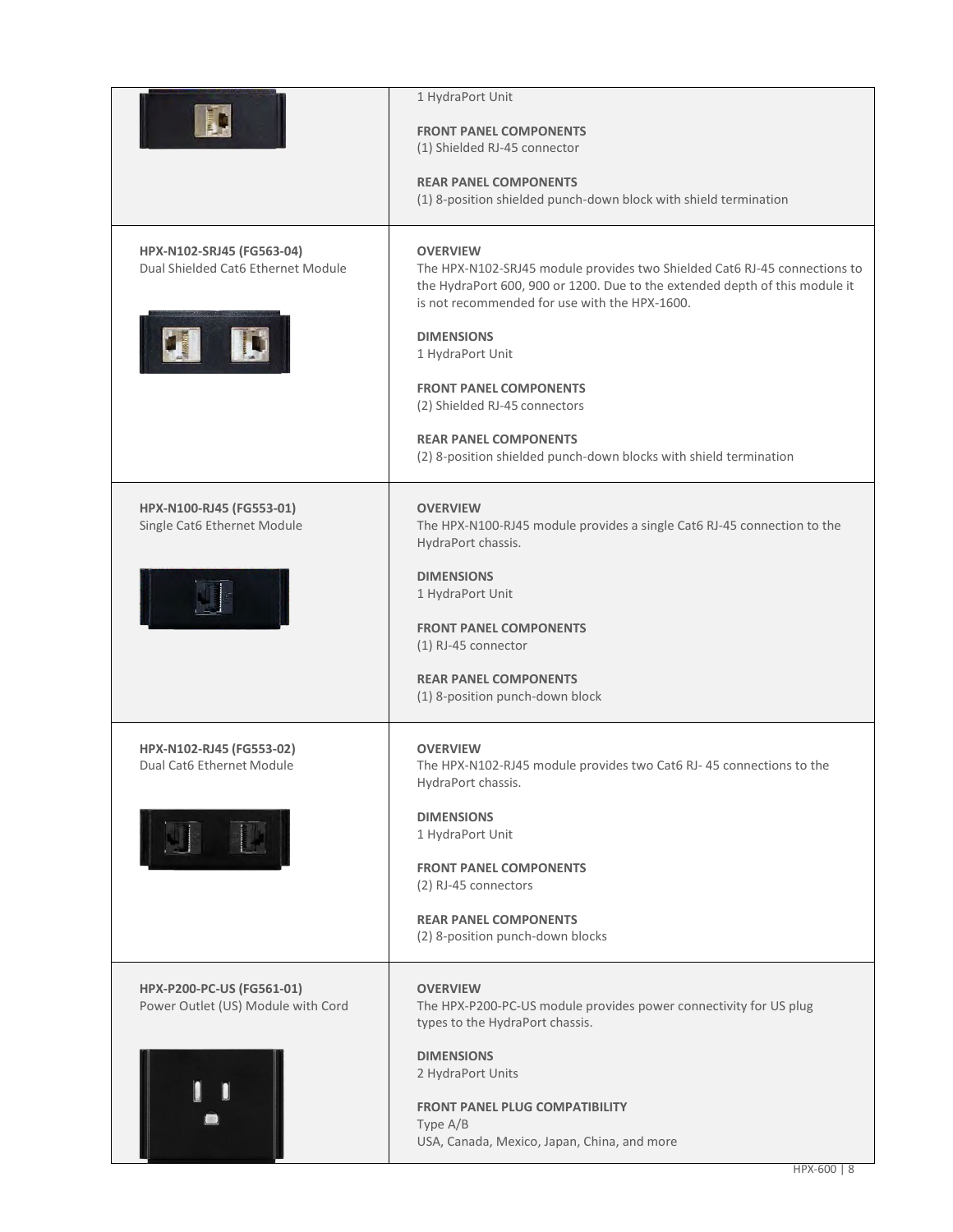|                                                                | <b>REAR PANEL COMPONENTS</b><br>7' 10-1/2" (2.4 m) US power cord                                                                                                                                                           |
|----------------------------------------------------------------|----------------------------------------------------------------------------------------------------------------------------------------------------------------------------------------------------------------------------|
| <b>HPX-P250-PC-UK (FG561-11)</b><br>Power Outlet (UK) Module   | <b>OVERVIEW</b><br>The HPX-P250-PC-UK module provides power connectivity for UK plug<br>types to the HydraPort chassis.<br><b>DIMENSIONS</b>                                                                               |
|                                                                | 2-1/2 HydraPort Units<br><b>FRONT PANEL PLUG COMPATIBILITY</b><br>Type G with safety shutters<br>United Kingdom, Ireland, Singapore, and more<br><b>REAR PANEL COMPONENTS</b><br>IEC 60320 C13 power cord connector        |
| HPX-P200-PC-EU (FG561-21)<br>Power Outlet (EU) Module          | <b>OVERVIEW</b><br>The HPX-P200-PC-EU module provides power connectivity for EU plug<br>types (Type F) to the HydraPort chassis.                                                                                           |
|                                                                | <b>DIMENSIONS</b><br>2 HydraPort Units<br><b>FRONT PANEL PLUG COMPATIBILITY</b><br>Type F with safety shutters for many countries in Europe and Asia<br><b>REAR PANEL COMPONENTS</b><br>IEC 60320 C13 power cord connector |
| <b>HPX-P200-PC-EU2 (FG561-61)</b><br>Power Outlet (EU2) Module | <b>OVERVIEW</b><br>The HPX-P200-PC-EU2 provides power connectivity for Eastern European<br>(Type E with Ground Pin) plug types in the HydraPort chassis.                                                                   |
| 220-240V~ 50/60Hz 5A MAX<br><b>UNSWITCHED</b>                  | <b>DIMENSIONS</b><br>2 HydraPort Units<br><b>FRONT PANEL PLUG COMPATIBILITY</b><br>Type E with safety shutters, for France, Belgium, and more<br><b>REAR PANEL COMPONENTS</b><br>IEC 60320 C13 power cord connector        |
| HPX-P200-PC-AU (FG561-31)<br>Power Outlet (AU) Module          | <b>OVERVIEW</b><br>The HPX-P200-PC-AU module provides power connectivity for AU plug<br>types to the HydraPort chassis.                                                                                                    |
|                                                                | <b>DIMENSIONS</b><br>2 HydraPort Units<br><b>FRONT PANEL PLUG COMPATIBILITY</b><br>Type I for Australia, New Zealand, China, and more<br><b>REAR PANEL COMPONENTS</b><br>IEC 60320 C13 power cord connector                |
| HPX-P250-PC-IN (FG561-41)<br>Power Outlet (IN) Module          | <b>OVERVIEW</b><br>The HPX-P250-PC-IN module provides power connectivity for India and South                                                                                                                               |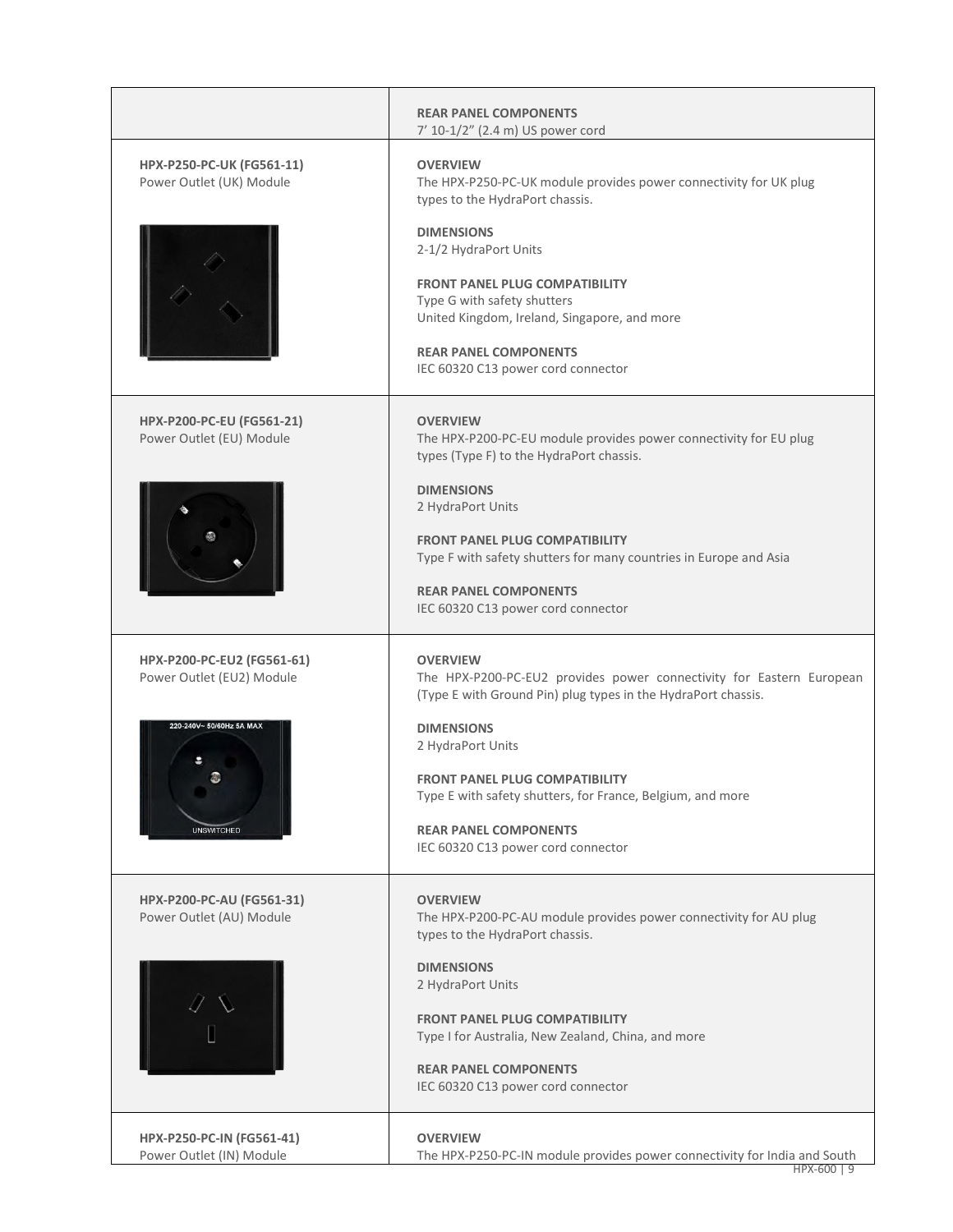|                                                                     | Africa plug types to the HydraPort chassis.                                                                                                                                                                                                                                                                                                                                                                                                                                                                                                                                                                                                                                                                                                                                                                                 |
|---------------------------------------------------------------------|-----------------------------------------------------------------------------------------------------------------------------------------------------------------------------------------------------------------------------------------------------------------------------------------------------------------------------------------------------------------------------------------------------------------------------------------------------------------------------------------------------------------------------------------------------------------------------------------------------------------------------------------------------------------------------------------------------------------------------------------------------------------------------------------------------------------------------|
|                                                                     | <b>DIMENSIONS</b><br>2-1/2 HydraPort Units<br><b>FRONT PANEL PLUG COMPATIBILITY</b><br>Type D/M for India, South Africa, and more<br><b>REAR PANEL COMPONENTS</b><br>IEC 60320 C13 power cord connector                                                                                                                                                                                                                                                                                                                                                                                                                                                                                                                                                                                                                     |
| HPX-P200-PC-ITY (FG561-81)<br>HydraPort Power Outlet (ITY) Module   | <b>OVERVIEW</b><br>The HPX-P200-PC-ITY provides power connectivity for Italy plug types (Type<br>L) in the HydraPort chassis.                                                                                                                                                                                                                                                                                                                                                                                                                                                                                                                                                                                                                                                                                               |
| 220-240V- 50/60Hz 10A MAX<br><b>UNSWITCHED</b>                      | <b>DIMENSIONS</b><br>2 HydraPort Units<br><b>FRONT PANEL PLUG COMPATIBILITY</b><br>Type L with safety shutters Italy, Chile, and more<br><b>REAR PANEL COMPONENTS</b><br>IEC 60320 C13 power cord connector                                                                                                                                                                                                                                                                                                                                                                                                                                                                                                                                                                                                                 |
| <b>HPX-U100-2BTN (FG554-02)</b><br>HydraPort 2-Button Keypad Module | <b>OVERVIEW</b><br>The HPX-U100-2BTN HydraPort 2-Button Keypad Module with LEDs is a<br>HydraPort module with two buttons that enable users to switch to a specific<br>device when pressed. The buttons are color coded and numbered to match<br>similarly colored / numbered tags that clip onto the end of the cable where it<br>plugs into the device, making it easy to identify which button selects which<br>device. The buttons become illuminated when a specific device is active,<br>making it easy to determine which device's content is being shown on the<br>display at any given time.<br>Each HPX-U100-2BTN includes 2 buttons and takes only 1 HydraPort unit.<br>Multiple modules can be stacked to accommodate more devices. Each<br>module comes with a set of colored button labels and matching tags. |
|                                                                     | <b>COMMON APPLICATIONS</b><br>This solution is perfect for any meeting space or classroom where<br>$\bullet$<br>people view content from multiple devices by switching between them<br>Optimal for active learning environments where multiple students<br>$\bullet$<br>are connected simultaneously<br><b>FEATURES</b><br>Switch at the HydraPort - Just press a button in the HydraPort module<br>$\bullet$<br>to immediately switch to a specific device and show its content on the                                                                                                                                                                                                                                                                                                                                     |
|                                                                     | display<br>Stack Multiple Modules - Install as many HydraPort modules as you<br>$\bullet$<br>need to accommodate more devices. Each module takes up only 1<br>HydraPort Unit and contains 2 buttons<br><b>DIMENSIONS</b><br>1 HydraPort Unit<br><b>POWER</b><br>Accepts +12 VDC nominal voltage<br>Supports an input voltage range of 8-18 V<br>Must be used in conjunction with a compatible AMX device that can power the                                                                                                                                                                                                                                                                                                                                                                                                 |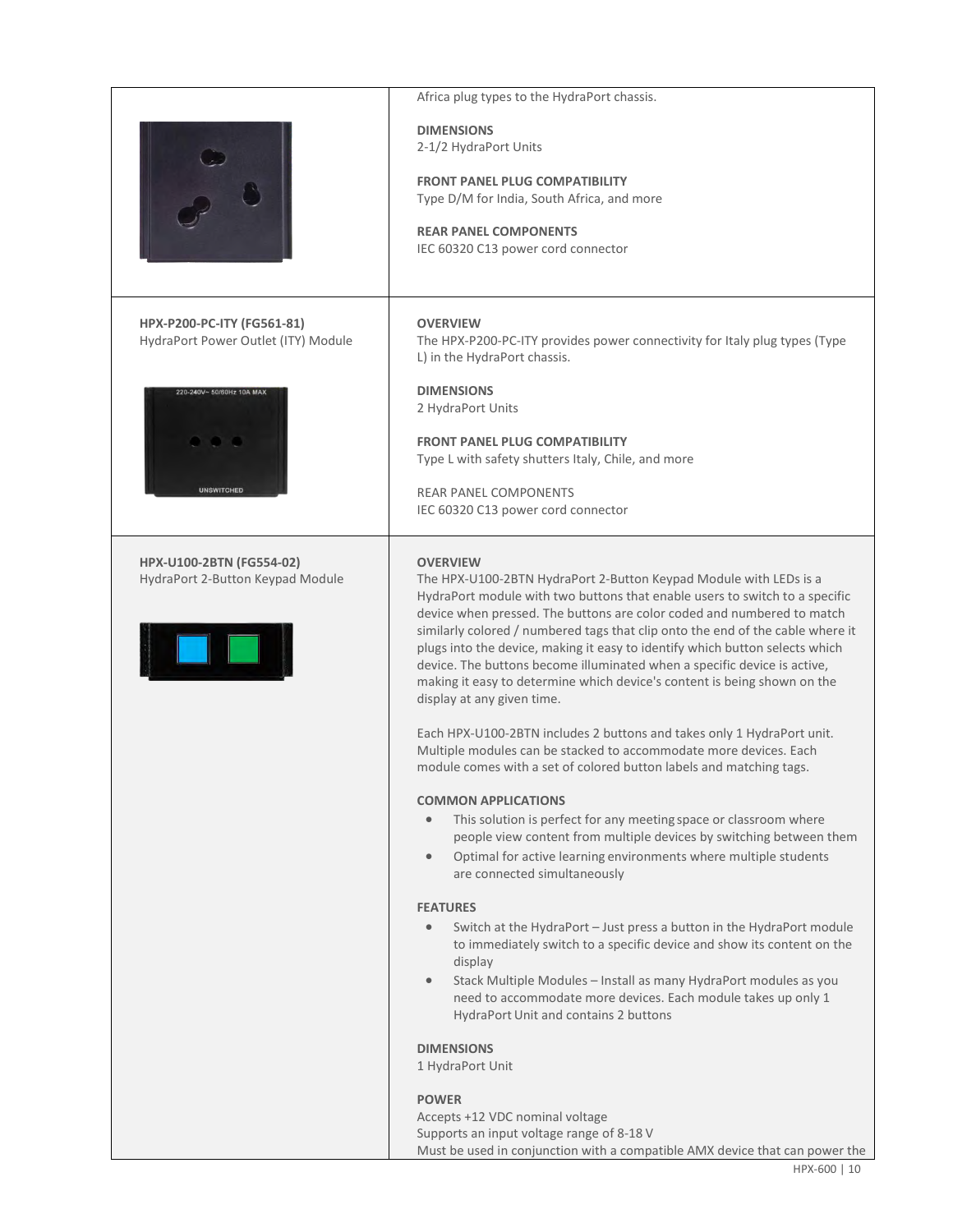|                                                                                                           | LEDs, including:<br>Solecis using the LED Control Connection port ("LED") for power<br>NX Master or DVX using the GND from the I/O Port connector<br><b>FRONT PANEL COMPONENTS</b><br>Two Button LED inputs buttons with LED back-light Must be used in<br>conjunction with a compatible AMX device that can sense the contact closure<br>of the button being pressed, including:<br>Solecis using the External Button/switch ("SW") input for contact<br>closure<br>NX Master or DVX using the I/O Channels from the I/O Port connector<br>$\bullet$<br><b>REAR PANEL COMPONENTS</b><br>5-position Phoenix screw-terminal connector for LED, contact closure (for<br>button press), and power                                                                                                                                                                                                                                                                                                                                                                                                                                                                                                                                                                                                                                                                                                                                                                                                                                                                                                                                                                    |
|-----------------------------------------------------------------------------------------------------------|-------------------------------------------------------------------------------------------------------------------------------------------------------------------------------------------------------------------------------------------------------------------------------------------------------------------------------------------------------------------------------------------------------------------------------------------------------------------------------------------------------------------------------------------------------------------------------------------------------------------------------------------------------------------------------------------------------------------------------------------------------------------------------------------------------------------------------------------------------------------------------------------------------------------------------------------------------------------------------------------------------------------------------------------------------------------------------------------------------------------------------------------------------------------------------------------------------------------------------------------------------------------------------------------------------------------------------------------------------------------------------------------------------------------------------------------------------------------------------------------------------------------------------------------------------------------------------------------------------------------------------------------------------------------|
| HPX-U400-R-MET-6NE (FG565-11-BL)<br>Metreau 6-Button Ethernet Keypad Ramp<br>Kit<br>$515$<br>$_{\rm U40}$ | <b>OVERVIEW</b><br>The HPX-U400-R-MET-6NE module is a Metreau 6- Button Ethernet Keypad in<br>a ramped carrier that allows it to be installed into the HydraPort chassis at an<br>angle to improve usability.<br><b>COMMON APPLICATION</b><br>Ideal for boardrooms, conference rooms, meeting rooms or auditoriums<br>where equipment is permanently installed in the room and users must<br>connect to that equipment from a conference table or lectern.<br><b>FEATURES</b><br>Connects via Standard Protocols (Ethernet) - Simplifies cabling and<br>۰<br>installation by minimizing cable runs<br>Blue LEDs Glow to Indicate Button Selection - Improves usability by<br>$\bullet$<br>confirming the user's selection<br>Unrivaled Simplicity - Includes navigation wheel for simplified<br>$\bullet$<br>control<br><b>DIMENSIONS</b><br>4 HydraPort Units<br><b>POWER</b><br>PoE: PoE (Power over Ethernet), 802.3af, class 0<br>Power Connector: (1) RJ-45 Ethernet Connector, 10/100<br><b>POWER SUPPLY</b><br>External, Required: POE injector or switch, conforming to the 802.3af<br>standard including AMX's PS-POE-AF-TC (FG423-83), not included<br><b>ETHERNET</b><br>Ethernet Connection: (1) RJ-45 Ethernet Connector, 10/100<br><b>ENVIRONMENTAL</b><br>Temperature (Operating): 32° to 104° F (0° to 40° C)<br>Humidity (Relative): 5% to 85%, non-condensing<br>Note: Intended for indoor use only<br><b>FRONT PANEL COMPONENTS</b><br>Pushbuttons available in a variety of field-replaceable pre-printed buttons<br>Blue LEDs indicate activity<br>Navigation wheel<br>Light-level feedback<br>Sensor, 38 kHz only; supports standard AMX IR |
|                                                                                                           | <b>REAR PANEL COMPONENTS</b>                                                                                                                                                                                                                                                                                                                                                                                                                                                                                                                                                                                                                                                                                                                                                                                                                                                                                                                                                                                                                                                                                                                                                                                                                                                                                                                                                                                                                                                                                                                                                                                                                                      |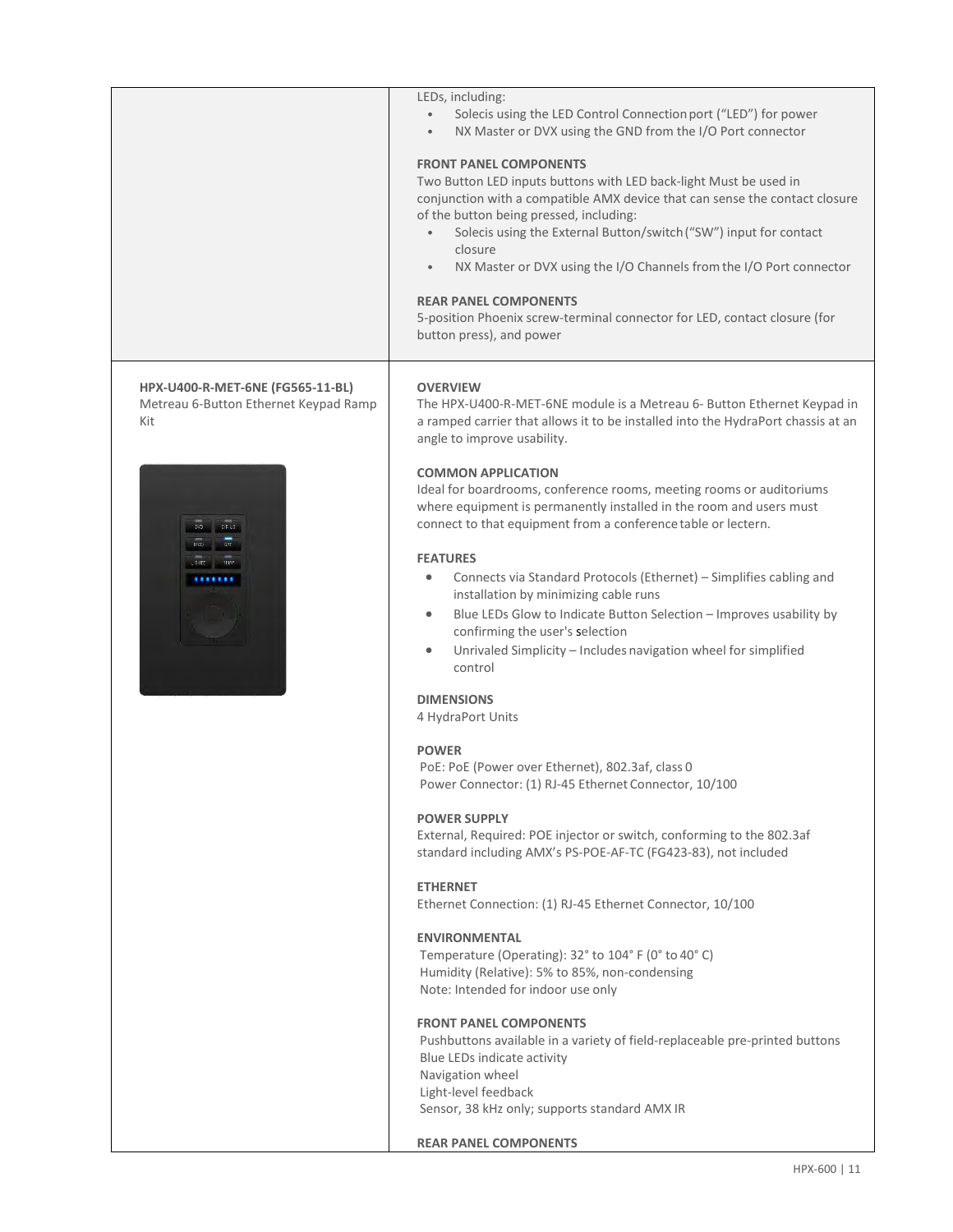|                                                                                   | (1) RJ-45 Ethernet Connector, 10/100<br>(2) 8-pin, 0.100" (2.54 mm) IDC-type male header<br><b>RECOMMENDED ACCESSORIES</b><br>PS-POE-AF-TC, PoE Injector, 802.3AF Compliant (FG423-83)<br>NXA-ENET8-2POE, Gigabit PoE Ethernet Switch, (FG2178-63)                                                                                                                                                                                                                                                                                                                                                                                                                                                                                                                                                                                                                                                                                                                                                                                                                                                                                                                                                                                                                                                                                                                                                                                                                                                                                                                                                                                                                                                                                                                |
|-----------------------------------------------------------------------------------|-------------------------------------------------------------------------------------------------------------------------------------------------------------------------------------------------------------------------------------------------------------------------------------------------------------------------------------------------------------------------------------------------------------------------------------------------------------------------------------------------------------------------------------------------------------------------------------------------------------------------------------------------------------------------------------------------------------------------------------------------------------------------------------------------------------------------------------------------------------------------------------------------------------------------------------------------------------------------------------------------------------------------------------------------------------------------------------------------------------------------------------------------------------------------------------------------------------------------------------------------------------------------------------------------------------------------------------------------------------------------------------------------------------------------------------------------------------------------------------------------------------------------------------------------------------------------------------------------------------------------------------------------------------------------------------------------------------------------------------------------------------------|
| HPX-U400-R-MET-13E (FG565-12-BL)<br>Metreau 13-Button Ethernet Keypad Ramp<br>Kit | <b>OVERVIEW</b><br>The HPX-U400-R-MET-13E module is a Metreau 13- Button Ethernet Keypad in<br>a ramped carrier that allows it to be installed into the HydraPort chassis at an<br>angle to improve usability.                                                                                                                                                                                                                                                                                                                                                                                                                                                                                                                                                                                                                                                                                                                                                                                                                                                                                                                                                                                                                                                                                                                                                                                                                                                                                                                                                                                                                                                                                                                                                    |
|                                                                                   | <b>COMMON APPLICATION</b><br>Ideal for boardrooms, conference rooms, meeting<br>rooms or auditoriums where equipment is permanently installed in the room<br>and users must connect to that equipment from a conference table or lectern.<br><b>FEATURES</b><br>Connects via Standard Protocols (Ethernet) - Simplifies cabling and<br>installation by minimizing cable runs<br>Standard Configuration - Standard buttons include 1-9, 0, ENTER,<br>$\bullet$<br>SAVE, and $+/-$<br>Blue LEDs Glow to Indicate Button Selection - Improves usability by<br>$\bullet$<br>confirming the user's selection<br>Bottom Button Can Act as Single or Two Buttons - Provides added<br>$\bullet$<br>flexibility to the configuration<br><b>DIMENSIONS</b><br>4 HydraPort Units<br><b>POWER</b><br>. PoE: PoE (Power over Ethernet), 802.3af, class 0<br>. Power Connector: (1) RJ-45 Ethernet Connector, 10/100<br><b>POWER SUPPLY</b><br>External, Required: POE injector or switch, conforming to the 802.3af<br>standard including AMX's PS-POE-AF-TC (FG423-83), not included<br><b>ETHERNET</b><br>Ethernet Connection: (1) RJ-45 Ethernet Connector, 10/100<br>ENVIRONMENTAL<br>Temperature (Operating): 32° to 104° F (0° to 40° C)<br>Humidity (Relative): 5% to 85%, non-condensing<br>Note: Intended for indoor use only<br><b>FRONT PANEL COMPONENTS</b><br>Pushbuttons available in a variety of field replaceable pre-printed<br>buttons<br>Blue LEDs indicate activity<br><b>REAR PANEL COMPONENTS</b><br>(1) RJ-45 Ethernet Connector, 10/100<br>(2) 8-pin, 0.100" (2.54 mm) IDC-type male header<br><b>RECOMMENDED ACCESSORIES</b><br>PS-POE-AF-TC, PoE Injector, 802.3AF Compliant (FG423-83)<br>NXA-ENET8-2POE, Gigabit PoE Ethernet Switch, (FG2178-63) |
| HPX-U400-R-MET-7E (FG565-13-BL)<br>Metreau 7-Button Ethernet Keypad Ramp          | <b>OVERVIEW</b><br>The HPX-U400-R-MET-7E module is a Metreau 7- Button Ethernet Keypad in a                                                                                                                                                                                                                                                                                                                                                                                                                                                                                                                                                                                                                                                                                                                                                                                                                                                                                                                                                                                                                                                                                                                                                                                                                                                                                                                                                                                                                                                                                                                                                                                                                                                                       |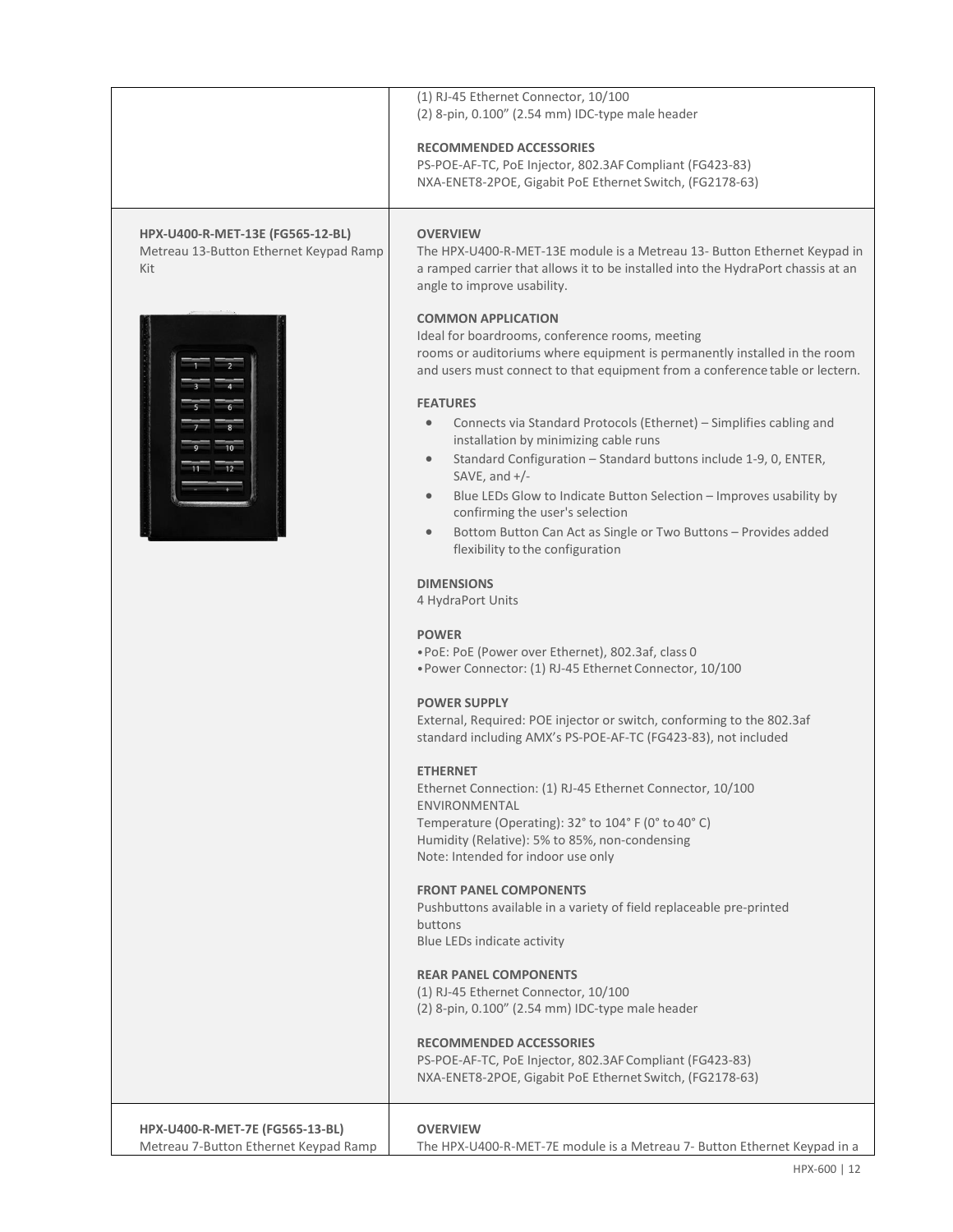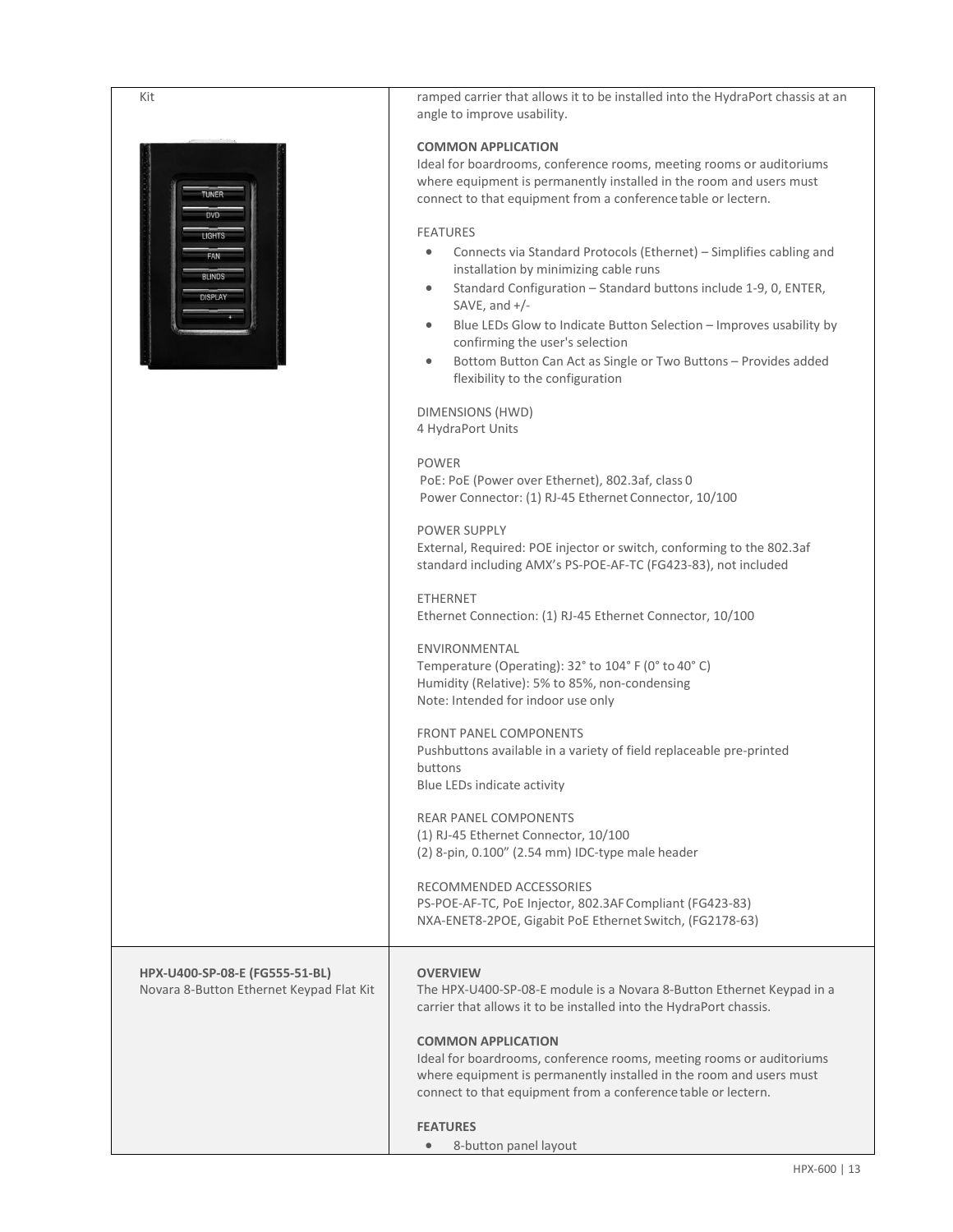|                                                                            | Blue, backlit buttons with controllable feedback<br>$\bullet$<br>Includes acetate sheet with 50 pre-cut button label inserts for easy, cost<br>$\bullet$<br>effective labeling<br><b>DIMENSIONS</b><br>4 HydraPort Units<br><b>POWER</b><br>PoE: PoE (Power over Ethernet), 802.3af, class 0<br>Power Connector: (1) RJ-45 Ethernet Connector, 10/100<br><b>REGULATORY COMPLIANCE</b><br>IEC 60950, FCC/CE, RoHS compliant<br><b>FRONT PANEL COMPONENTS</b><br>Button Layout: 8 buttons; blue, backlit buttons with controllable feedback<br><b>REAR PANEL COMPONENTS</b><br>Ethernet: RJ-45 Ethernet Connector, 10/100<br><b>RECOMMENDED ACCESSORIES</b><br>PS-POE-AF-TC, PoE Injector, 802.3AF Compliant (FG423-83)<br>NXA-ENET8-2POE, Gigabit PoE Ethernet Switch, (FG2178-63) |
|----------------------------------------------------------------------------|-----------------------------------------------------------------------------------------------------------------------------------------------------------------------------------------------------------------------------------------------------------------------------------------------------------------------------------------------------------------------------------------------------------------------------------------------------------------------------------------------------------------------------------------------------------------------------------------------------------------------------------------------------------------------------------------------------------------------------------------------------------------------------------|
| HPX-CPTS300-W (FG562-42K)<br>Cable Pass-Thru Well Module and Spacer<br>Kit | <b>OVERVIEW</b><br>The HPX-CPTS300-W kit includes the Cable-Pass-Thru Well Module and<br>Spacer together providing a simple and convenient way to add four circular<br>openings to accommodate two or four cables - while keeping them out of<br>sight in a HydraPort HPX-600, 900 or 1200 chassis.<br><b>DIMENSIONS</b><br>2 HydraPort units (outer units only)<br>3 HydraPort Units (using optional included spacer)                                                                                                                                                                                                                                                                                                                                                            |
| HPX-B050 (FG558-01)<br>1/2 M Blank Panel                                   | <b>OVERVIEW</b><br>Blanks are available for unused slots in the HydraPort chassis.<br><b>DIMENSIONS</b><br>1/2 HydraPort Unit                                                                                                                                                                                                                                                                                                                                                                                                                                                                                                                                                                                                                                                     |
| HPX-B100 (FG558-02)<br>1 M Blank Panel                                     | <b>OVERVIEW</b><br>Blanks are available for unused slots in the HydraPort chassis.<br><b>DIMENSIONS</b><br>1 HydraPort Unit                                                                                                                                                                                                                                                                                                                                                                                                                                                                                                                                                                                                                                                       |